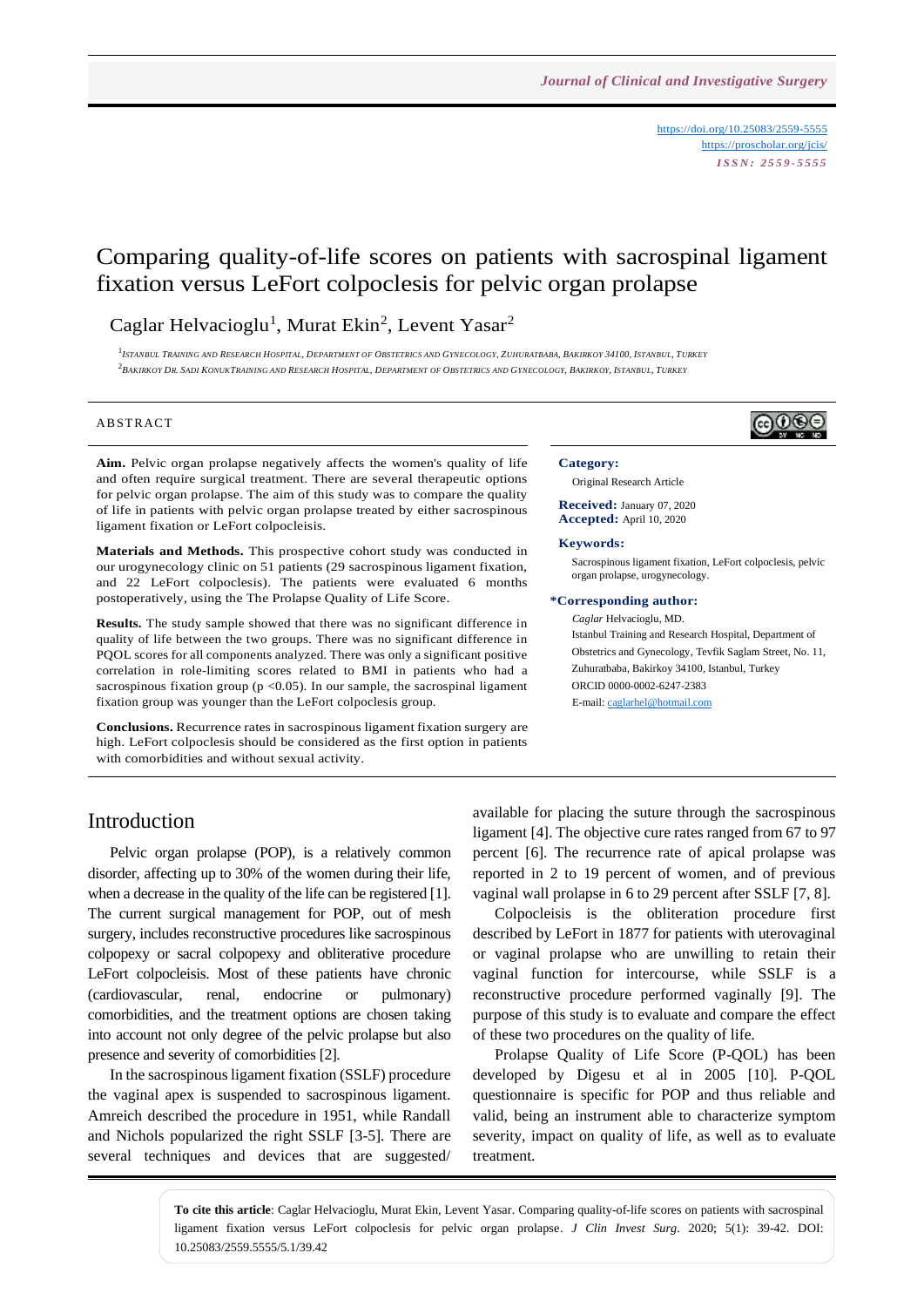## Materials and Methods

Fifty-one women were enrolled in the study, treated surgically either by SSLF (n:29) or LeFort colpocleisis (n:22). This prospective cohort study was approved by the local ethic committee, and an informed consent was signed by all participants to the study. Patients were interviewed by an expert gynecologist in the sixth month postoperatively. The demographic information related to age, parity, BMI, marital status, educational status, were included in the interview. Then all the participants were asked to complete a verbal questionnaire P-QOL. The responses ranged from "none/not at all", through "slightly/a little" and "moderately" to "a lot". A four point scoring system for each item was used for the severity measurement of urogenital prolapse symptoms. Scores in each domain range between 0 and 100. A high total score indicates a greater impairment of quality of life, while a low total score indicates a good quality of life.

**Statistical Analysis.** NCSS (Number Cruncher Statistical System) 2007 Statistical Software (Utah, USA) was used for the data analysis. For univariate analyses continuous data were reported as mean sd. T test were used to compare groups within variations. Mann Whitney U test were used to compare groups with abnormal variation. Fisher-Freeman-Halton test was used to compare qualitative data. Statistical significance was accepted at a P value of  $<0.05$ .

## Results

The mean age of the patients was  $63.43\pm12.89$  (37-88) years. The mean age of the patients was significantly low in patients who underwent SSLF compared to mean age of the patients who benefited by LeFort colpocleisis (p<0.001). No significant difference was observed in parameters BMI and educational status, respectively (Table 1).

There was statistically no significant difference at PQOL scores in all of the components studied, including general health perception, prolapse impact, role limitation, personal relationship, emotional status, sleep/ energy and severity measures, respectively (Table 2).

There was only a significant positive correlation in the role limitation scores with respect to BMI in the group of patients with sacrospinous fixation. (r:0.451; p=0.014; p<0.05) (Table 3).

### Discussions

LeFort colpocleisis and SSLF are vaginal procedures used for uterine prolapse or prolapse of the vaginal vault. LeFort colpocleisis is an obliterative procedure that restricts the sexual intercourse, being thus different by SSLF [9]. There is no study comparing the quality of life after these two procedures. Such a comparison would be necessary to evaluate the different aspects of the two procedures, because LeFort colpocleisis is obliterative while SSLF is reconstructive.

To our opinion, the quality of life can be a comparable item for these two procedures; the obliterative surgery should be further considered as a logical option in some circumstances and with an expanded informed consent. In this study, the age of the patients was significantly higher in patients who underwent LeFort colpocleisis compared with patients who benefited by SSLF. Although the age comparison was an expected item, the quality of life scores was not significantly different in the two groups. This may be attributed to changes that have taken place in the sexual intercourse, disappearance of dyspareunia leading to better quality of the life scores, while alterations the axe of the vagina in SSLF may lead to dyspareunia in some of the patients.

Obesity is a risk factor for the new onset and recurrent POP [11, 12]. In this study there was only a significant positive correlation in the role limitation scores with respect to BMI in patients from SSLF group; it seems that obliterative or reconstructive vaginal surgery are not affected from high BMI.

**Table 1**. The comparison of demographic variables

|               |             | Surgery                              |                                    |                |               |
|---------------|-------------|--------------------------------------|------------------------------------|----------------|---------------|
|               |             | Sacrospinous<br>Fixation<br>$(n=29)$ | LeFort<br>Colpocleisis<br>$(n=22)$ | Total $(n=51)$ | $P$ value     |
| Age(years)    |             | $37-69$                              | 66-88                              | 37-88          | $^{a}0.001**$ |
|               | Mean(SD)    | 54.38                                | 75.36                              | 63.43          |               |
| BMI $(kg/m2)$ |             | 19.5-35.2                            | 21.1-35.8                          | 19.5-35.8      | $^{a}0.094$   |
|               | Mean(SD)    | 26.92                                | 28.99                              | 27.82          |               |
| Education     | Nonliteral  | 10(34.5%)                            | $10(45.5\%)$                       | 20 (39.2%)     | b0.529        |
|               | Literal     | 15(51.7%)                            | 8 (36.4%)                          | $23(45.1\%)$   |               |
|               | High School | $3(10.3\%)$                          | $4(18.2\%)$                        | 7(13.7%)       |               |
|               | University  | $1(3.4\%)$                           | 0(0)                               | $1(2.0\%)$     |               |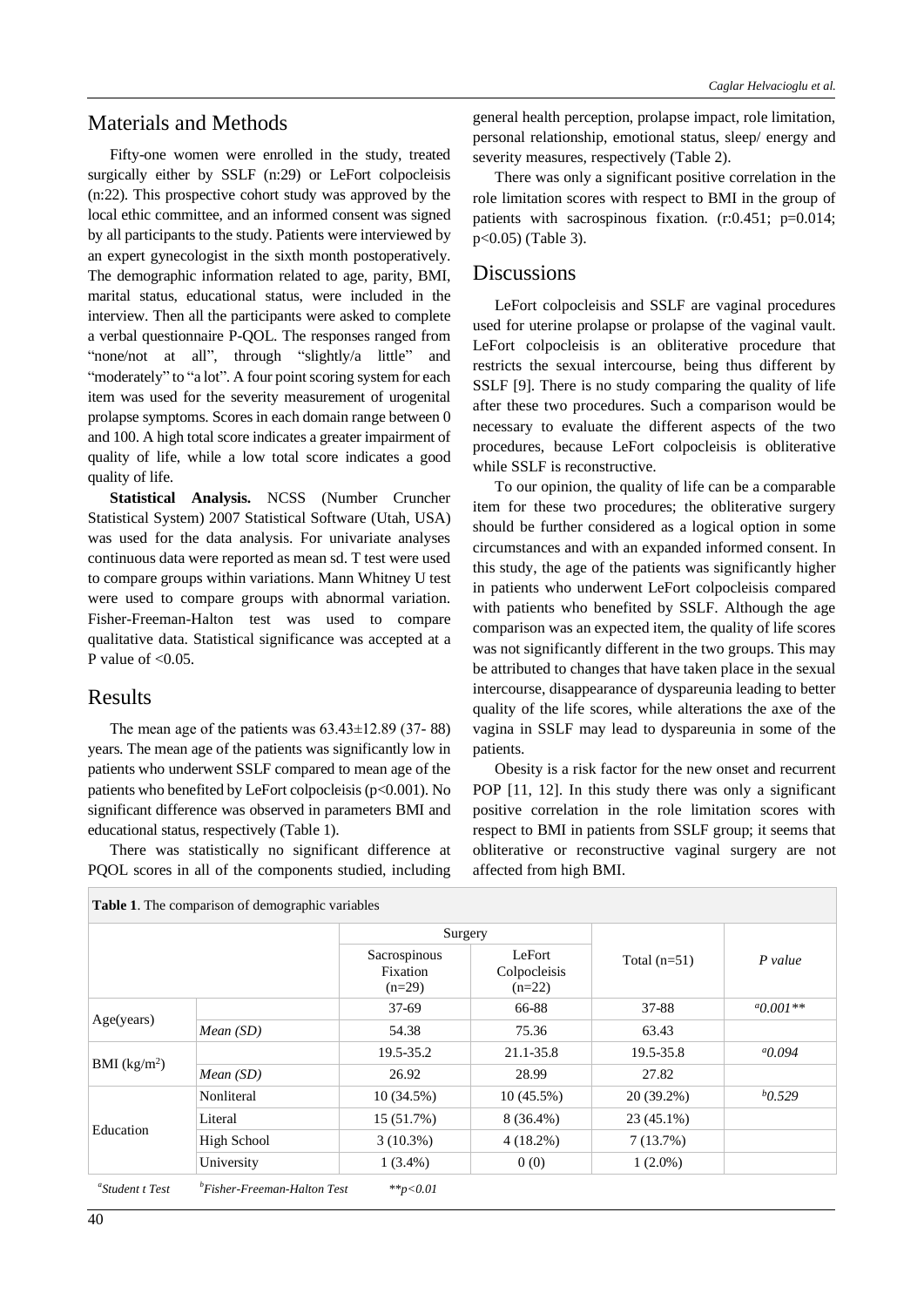|                              |          | <b>Table 2.</b> Comparison of TQOL searc subgroups in patients with sacrospinous fixation and Let oft corpocitists |                                    |                |               |
|------------------------------|----------|--------------------------------------------------------------------------------------------------------------------|------------------------------------|----------------|---------------|
|                              |          |                                                                                                                    | Surgery                            |                |               |
| P-QOL scale                  |          | Sacrospinous<br>Fixation<br>$(n=29)$                                                                               | LeFort<br>Colpocleisis<br>$(n=22)$ | Total $(n=51)$ | ${}^cP$ value |
| General Health               |          | 38.2-54.5                                                                                                          | 36.4-54.5                          | 36.4-54.5      | 0.190         |
| Perceptions Score            | Mean(SD) | 43.6                                                                                                               | 43.39                              | 43.6           |               |
| Prolapse Impact              |          | $37.1 - 62.9$                                                                                                      | 34.3-60                            | 34.3-62.9      | 0.136         |
| Score                        | Mean(SD) | 44.04                                                                                                              | 42.47                              | 43,36          |               |
|                              |          | $20 - 40$                                                                                                          | 20-40                              | 20-40          | 0.884         |
| <b>Role Limitation Score</b> | Mean(SD) | 23.79                                                                                                              | 23.18                              | 23.53          |               |
| Physical/Social              |          | $20 - 30$                                                                                                          | $20 - 30$                          | 20-30          | 0.320         |
| <b>Limitations Score</b>     | Mean(SD) | 22.76                                                                                                              | 21.59                              | 22.25          |               |
| Personal Relationship        |          | 33.3-46.7                                                                                                          | 33.3-46.7                          | 33.3-46.7      | 0.337         |
| Score                        | Mean(SD) | 40                                                                                                                 | 41.21                              | 40.52          |               |
|                              |          | 20-26.7                                                                                                            | 20-26.7                            | 20-26.7        | 0.544         |
| <b>Emotional Score</b>       | Mean(SD) | 23.91                                                                                                              | 23.33                              | 23.66          |               |
|                              |          | $20 - 30$                                                                                                          | 20-30                              | 20-30          | 0.302         |
| Sleep / Energy Score         | Mean(SD) | 23.10                                                                                                              | 21.82                              | 22.55          |               |
| <b>Severity Measures</b>     |          | $20 - 30$                                                                                                          | $20 - 25$                          | $20 - 30$      | 0.781         |
| Score                        | Mean(SD) | 21.9                                                                                                               | 21.59                              | 21.76          |               |

**Table 2**. Comparison of PQOL scale subgroups in patients with sacrospinous fixation and LeFort colpocleisis

*<sup>c</sup>Mann Whitney U Test*

| Table 3. The correlation analysis between BMI and PQOL scale subgroups |                  |                       |          |                     |  |  |  |  |
|------------------------------------------------------------------------|------------------|-----------------------|----------|---------------------|--|--|--|--|
|                                                                        |                  | Surgery               |          |                     |  |  |  |  |
|                                                                        |                  | Sacrospinous Fixation |          | LeFort Colpocleisis |  |  |  |  |
| P-QOL Scale                                                            |                  | $(n=29)$              | $(n=22)$ | Total $(n=51)$      |  |  |  |  |
| General Health Perceptions Score-BMI                                   | $\boldsymbol{R}$ | 0.289                 | 0.331    | 0.057               |  |  |  |  |
|                                                                        | $\boldsymbol{p}$ | 0.128                 | 0.132    | 0.691               |  |  |  |  |
| Prolapse Impact Score-BMI                                              | $\boldsymbol{R}$ | 0.109                 | 0.025    | 0.062               |  |  |  |  |
|                                                                        | $\boldsymbol{p}$ | 0.573                 | 0.911    | 0.668               |  |  |  |  |
| Role Limitation Score – BMI                                            | $\boldsymbol{R}$ | 0.451                 | 0.187    | 0.173               |  |  |  |  |
|                                                                        | $\boldsymbol{p}$ | $0.014*$              | 0.404    | 0.224               |  |  |  |  |
| Physical/Social Limitations Score -                                    | $\boldsymbol{R}$ | 0.131                 | 0.176    | $-0.015$            |  |  |  |  |
| BMI                                                                    | $\boldsymbol{p}$ | 0.498                 | 0.432    | 0.918               |  |  |  |  |
| Personal Relationship Score - BMI                                      | $\boldsymbol{R}$ | 0.297                 | 0.054    | 0.168               |  |  |  |  |
|                                                                        | $\boldsymbol{p}$ | 0.118                 | 0.812    | 0.238               |  |  |  |  |
| Emotional score - BMI                                                  | $\boldsymbol{R}$ | 0.126                 | 0.351    | 0.07                |  |  |  |  |
|                                                                        | $\boldsymbol{p}$ | 0.516                 | 0.109    | 0.627               |  |  |  |  |
| Sleep /Energy - BMI                                                    | $\overline{R}$   | 0.267                 | 0.167    | 0.17                |  |  |  |  |
|                                                                        | $\boldsymbol{p}$ | 0.161                 | 0.457    | 0.234               |  |  |  |  |
| Severity Measures Score - BMI                                          | $\boldsymbol{R}$ | 0.069                 | 0.223    | 0.127               |  |  |  |  |
|                                                                        | $\boldsymbol{p}$ | 0.723                 | 0.318    | 0.373               |  |  |  |  |

*r: Spearman's Correlation* coefficient*\*p<0.05*

Sacrospinous fixation has the higher recurrence rates, up to 26% [7, 8, 13]. Most of the recurrences are at the anterior vaginal wall and postoperative infection seems to be the most important factor for the recurrence. The advantages of obliterative procedures are represented by

short operative time, low risk of perioperative morbidity, and lower rate of prolapse recurrence. Colpocleisis is offered as an option in elderly patients who do not desire sexual intercourse. In a similar way, this procedure can be extended to middle aged menopausal women who do not